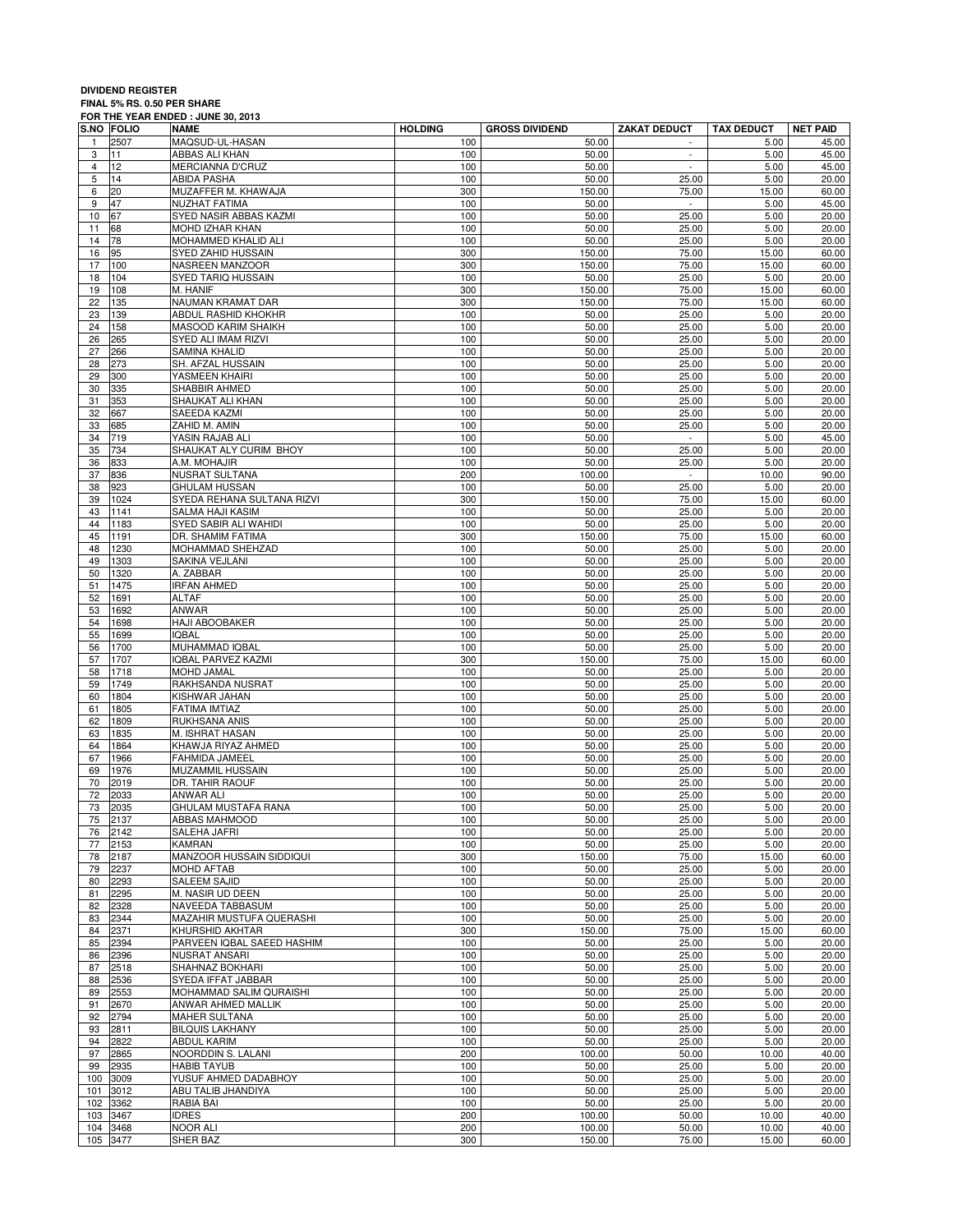| 106        | 3579         | <b>TARIQ AZIZ</b>                       | 100        | 50.00          | 25.00                   | 5.00         | 20.00          |
|------------|--------------|-----------------------------------------|------------|----------------|-------------------------|--------------|----------------|
| 107        | 3580         | <b>AKBAR ALI</b>                        | 100        | 50.00          | 25.00                   | 5.00         | 20.00          |
| 109        | 3772         | SALEEM                                  | 100        | 50.00          | 25.00                   | 5.00         | 20.00          |
| 110        | 3850         | <b>KULSUM BEGUM</b>                     | 100        | 50.00          | 25.00                   | 5.00         | 20.00          |
| 111        | 3861         | M.HAMZA SIDDIQUI                        | 100        | 50.00          | 25.00                   | 5.00         | 20.00          |
| 112        | 3863         | KHALID AHMED                            | 100        | 50.00          | 25.00                   | 5.00         | 20.00          |
| 113        | 3880         | ZAIBUN-NISA                             | 300        | 150.00         | 75.00                   | 15.00        | 60.00          |
| 114        | 3902         | MAHMOOD HUSSAIN                         | 100        | 50.00          | 25.00                   | 5.00         | 20.00          |
| 115        | 3935         | ABDUL AZIZ SULEMAN                      | 100        | 50.00          | 25.00                   | 5.00         | 20.00          |
| 116        | 4018         | <b>ASIF</b>                             | 100        | 50.00          | 25.00                   | 5.00         | 20.00          |
| 118<br>119 | 4175<br>4222 | YASMIN NASIR<br>AMINA                   | 100<br>100 | 50.00<br>50.00 | 25.00<br>25.00          | 5.00<br>5.00 | 20.00<br>20.00 |
| 120        | 4518         | AFROZ BANO                              | 300        | 150.00         | 75.00                   | 15.00        | 60.00          |
| 121        | 4561         | <b>ROSHAN</b>                           | 200        | 100.00         | 50.00                   | 10.00        | 40.00          |
| 122        | 4562         | NAEEMA KHATOON                          | 100        | 50.00          | 25.00                   | 5.00         | 20.00          |
| 123        | 4607         | <b>AZIZA QADIR</b>                      | 100        | 50.00          | 25.00                   | 5.00         | 20.00          |
| 124        | 4643         | TAHIRA WAHEED                           | 100        | 50.00          | 25.00                   | 5.00         | 20.00          |
| 126        | 4723         | SERWAT REHANA                           | 100        | 50.00          | 25.00                   | 5.00         | 20.00          |
| 128        | 4750         | FARIDA ABU TALIF                        | 100        | 50.00          | 25.00                   | 5.00         | 20.00          |
| 129        | 4839         | MALIK BASHIR AHMED                      | 100        | 50.00          | 25.00                   | 5.00         | 20.00          |
| 131        | 4861         | <b>KHALID</b>                           | 100        | 50.00          | 25.00                   | 5.00         | 20.00          |
| 134        | 4922         | SHAMIM BARI                             | 300        | 150.00         | 75.00                   | 15.00        | 60.00          |
| 136        | 4930         | MUHAMMAD JAWED                          | 100        | 50.00          | 25.00                   | 5.00         | 20.00          |
| 137        | 4966         | <b>NOOR MOHD</b>                        | 100        | 50.00          | 25.00                   | 5.00         | 20.00          |
| 139        | 5029         | <b>ISHRAT HUSAIN KHAN</b>               | 100        | 50.00          | 25.00                   | 5.00         | 20.00          |
| 140        | 5086         | MUHAMMAD ATHAR HUSSAIN                  | 100        | 50.00          | 25.00                   | 5.00         | 20.00          |
| 141        | 5091         | JAVED AKHTAR                            | 100        | 50.00          | 25.00                   | 5.00         | 20.00          |
| 142        | 5104         | RAHAT AMIR                              | 100        | 50.00          | 25.00                   | 5.00         | 20.00          |
| 143        | 5208         | M. IBRAHIM                              | 100        | 50.00          | 25.00                   | 5.00         | 20.00          |
| 144        | 5259         | MUHAMMED AMIN                           | 100        | 50.00          | 25.00                   | 5.00         | 20.00          |
| 145        | 5270         | DR. SUHAIL GULZAR                       | 300        | 150.00         | 75.00                   | 15.00        | 60.00          |
| 146<br>147 | 5380<br>5382 | SAMIA TOQEER<br>MOHD. RAFIQ AWAN        | 100<br>100 | 50.00<br>50.00 | 25.00<br>25.00          | 5.00<br>5.00 | 20.00<br>20.00 |
| 148        | 5397         | <b>AQILA RASHID</b>                     | 100        | 50.00          | 25.00                   | 5.00         | 20.00          |
| 149        | 5401         | MULLICK MOHAMMAD ISHAQUE                | 100        | 50.00          | 25.00                   | 5.00         | 20.00          |
| 150        | 5425         | SURAYYA ZUBAIDA                         | 100        | 50.00          | 25.00                   | 5.00         | 20.00          |
| 151        | 5432         | ARIF-UL-ISALM                           | 100        | 50.00          | 25.00                   | 5.00         | 20.00          |
| 152        | 5449         | M. RAFIQUE USMAN                        | 100        | 50.00          | 25.00                   | 5.00         | 20.00          |
| 153        | 5451         | SARWAT ISLAM                            | 100        | 50.00          | 25.00                   | 5.00         | 20.00          |
| 154        | 5598         | <b>NUSRAT ATIQ</b>                      | 100        | 50.00          | 25.00                   | 5.00         | 20.00          |
| 155        | 5607         | S. NIZAMUDDIN AHMED                     | 100        | 50.00          | 25.00                   | 5.00         | 20.00          |
| 157        | 5615         | SAMINA IFFAT                            | 100        | 50.00          | 25.00                   | 5.00         | 20.00          |
| 159        | 5641         | AHSAN NADEEM                            | 100        | 50.00          | 25.00                   | 5.00         | 20.00          |
| 161        | 5757         | MOHAMMED ILYAS QURESHI                  | 300        | 150.00         | 75.00                   | 15.00        | 60.00          |
| 162        | 5773         | A. QADIR GALARIA                        | 200        | 100.00         | 50.00                   | 10.00        | 40.00          |
| 163        | 5786         | SYED ABDUL NASIR                        | 100        | 50.00          | 25.00                   | 5.00         | 20.00          |
| 164        | 5788         | <b>HUMERA SABRI</b>                     | 100        | 50.00          | 25.00                   | 5.00         | 20.00          |
| 165        | 5795         | RAZIA SULTANA                           | 300        | 150.00         | 75.00                   | 15.00        | 60.00          |
| 166        | 5798         | SHAHNAZ JAVED                           | 100        | 50.00          | 25.00                   | 5.00         | 20.00          |
| 167        | 5799         | <b>SEEMA YASMIN</b>                     | 100        | 50.00          | 25.00                   | 5.00         | 20.00          |
| 168        | 5801         | ABDUL RAUF KHAN<br>SABINA               | 100        | 50.00          | 25.00                   | 5.00         | 20.00          |
| 169<br>170 | 5865<br>5867 | AMINA                                   | 100<br>100 | 50.00<br>50.00 | $\blacksquare$<br>25.00 | 5.00<br>5.00 | 45.00<br>20.00 |
| 171        | 5877         | SHAHNAZ PERVEEN                         | 100        | 50.00          | 25.00                   | 5.00         | 20.00          |
| 172        | 5884         | HUSN-E-ARA NIKHAT HAFIZ                 | 100        | 50.00          | 25.00                   | 5.00         | 20.00          |
| 173        | 5916         | <b>HUSSAIN ALI</b>                      | 100        | 50.00          | 25.00                   | 5.00         | 20.00          |
| 174        | 5957         | <b>ALI RAZA</b>                         | 100        | 50.00          | 25.00                   | 5.00         | 20.00          |
|            | 175 6015     | KHURSHID UMMAR FAROOQUI                 | 100        | 50.00          | 25.00                   | 5.00         | 20.00          |
| 177        | 6064         | MOHAMMAD RAZA                           | 100        | 50.00          | 25.00                   | 5.00         | 20.00          |
| 178        | 6067         | <b>ABDUL MALIK</b>                      | 100        | 50.00          | $\sim$                  | 5.00         | 45.00          |
|            | 179 6099     | FAZAL ELHAI                             | 100        | 50.00          | 25.00                   | 5.00         | 20.00          |
| 180        | 6138         | <b>KULSUM GANNY</b>                     | 100        | 50.00          | 25.00                   | 5.00         | 20.00          |
| 181        | 6503         | <b>ABDUL RAHIM</b>                      | 100        | 50.00          | 25.00                   | 5.00         | 20.00          |
| 185        | 6953         | MOHD MAHFOOZUL BARI                     | 100        | 50.00          | 25.00                   | 5.00         | 20.00          |
| 187        | 6990         | ABBAS ALI                               | 300        | 150.00         | 75.00                   | 15.00        | 60.00          |
| 188        | 6998         | NAZIR AHMED                             | 100        | 50.00          | 25.00                   | 5.00         | 20.00          |
| 189        | 7032         | HINA M. ILYAS                           | 100        | 50.00          | 25.00                   | 5.00         | 20.00          |
| 190        | 7286         | <b>HASAN ABBAS</b>                      | 200        | 100.00         | 50.00                   | 10.00        | 40.00          |
| 191        | 7388<br>7521 | SHAKIR ISHTIAQ                          | 100<br>100 | 50.00<br>50.00 | 25.00<br>25.00          | 5.00<br>5.00 | 20.00<br>20.00 |
| 192<br>193 | 7524         | MUSSARAT IQBAL QURESHI<br>ABBASIA BEGUM | 100        | 50.00          | 25.00                   | 5.00         | 20.00          |
| 194        | 7535         | KANEEZ FATMUA                           | 100        | 50.00          | 25.00                   | 5.00         | 20.00          |
| 196        | 7768         | SAFDAR HUSSAIN                          | 100        | 50.00          | 25.00                   | 5.00         | 20.00          |
| 198        | 8166         | SHAKEEL AHMED                           | 100        | 50.00          | 25.00                   | 5.00         | 20.00          |
|            | 199 8209     | <b>HUMA RASHID</b>                      | 100        | 50.00          | 25.00                   | 5.00         | 20.00          |
| 200        | 8247         | JAMALUD DIN QURESHI                     | 100        | 50.00          | 25.00                   | 5.00         | 20.00          |
| 201        | 8277         | KAHKASHAN SULTANA                       | 100        | 50.00          | 25.00                   | 5.00         | 20.00          |
| 202 8289   |              | MASROOR A. SIDDIQUI                     | 200        | 100.00         | 50.00                   | 10.00        | 40.00          |
| 203        |              | SHEIKH MOHAMED IQBAL WALLY              | 100        | 50.00          | 25.00                   | 5.00         | 20.00          |
|            | 8293         |                                         |            |                |                         |              |                |
| 204        | 8294         | RAISA BEGUM                             | 100        | 50.00          | 25.00                   | 5.00         | 20.00          |
| 206        | 8318         | <b>MANZUR AHMAD</b>                     | 100        | 50.00          | 25.00                   | 5.00         | 20.00          |
| 207        | 8322         | SHARFUDDIN AHMED                        | 100        | 50.00          | 25.00                   | 5.00         | 20.00          |
| 208        | 8342         | SHAFIQ MOHAMMAD KHAN                    | 100        | 50.00          | 25.00                   | 5.00         | 20.00          |
| 209        | 8370         | FEROZE ANWAR                            | 100        | 50.00          | 25.00                   | 5.00         | 20.00          |
| 210<br>211 | 8402<br>8410 | MAQSOOD ALI KHAN<br>SYED SHAMIM YAQUB   | 100<br>100 | 50.00<br>50.00 | 25.00<br>25.00          | 5.00<br>5.00 | 20.00<br>20.00 |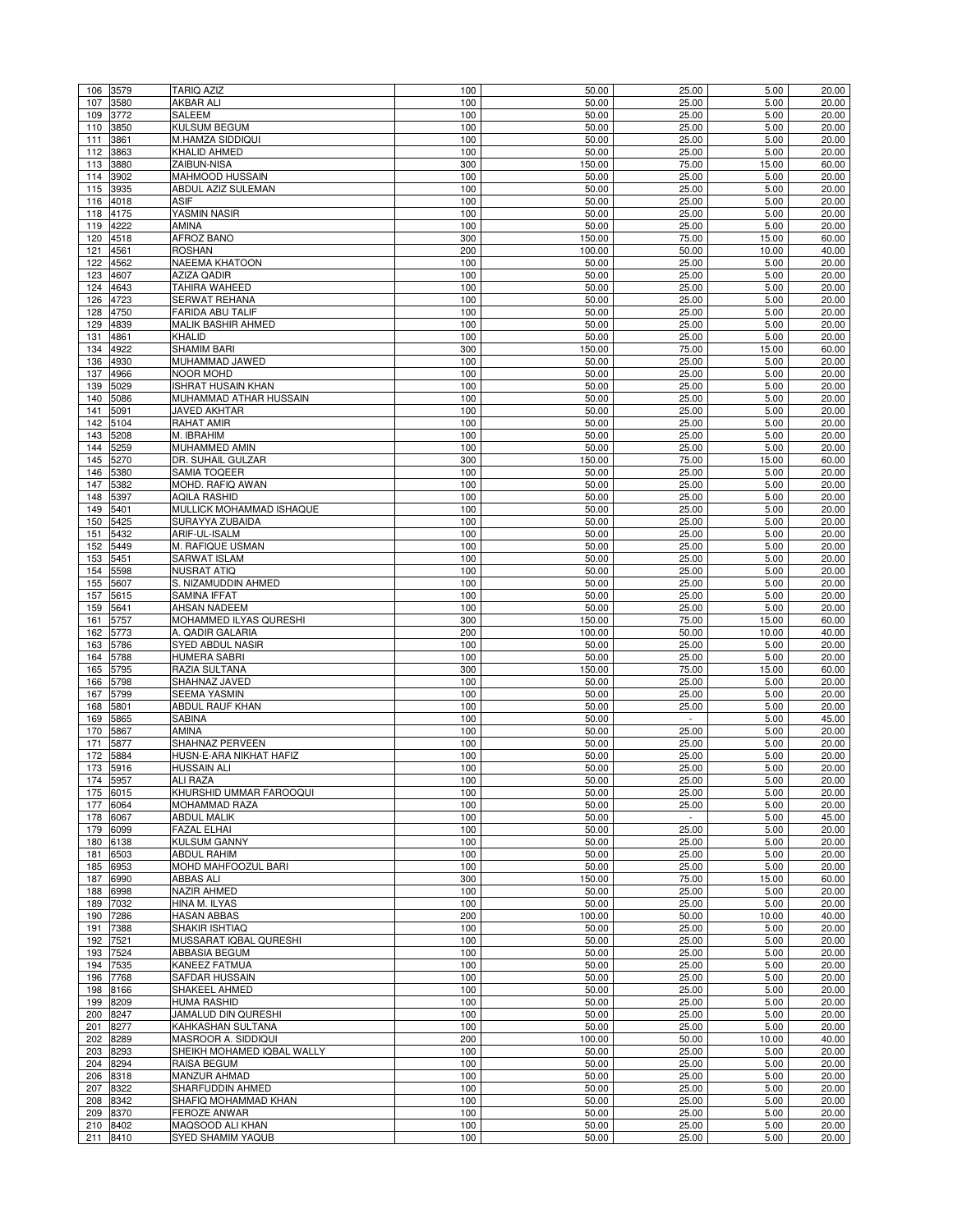|            | 212 8495           | SAKINA BANOO RAZA HUSSAIN                              | 300          | 150.00           | 75.00           | 15.00          | 60.00           |
|------------|--------------------|--------------------------------------------------------|--------------|------------------|-----------------|----------------|-----------------|
| 213        | 8515               | QURATUL-AIN                                            | 100          | 50.00            | 25.00           | 5.00           | 20.00           |
| 214        | 8516               | SAMEER                                                 | 100          | 50.00            | 25.00           | 5.00           | 20.00           |
| 215        | 8559               | <b>MARIAM HAJI AHMED</b>                               | 100          | 50.00            | 25.00           | 5.00           | 20.00           |
| 216        | 8632               | <b>AFZAL HUSSAIN</b>                                   | 100          | 50.00            | 25.00           | 5.00           | 20.00           |
| 217        | 8634               | M.A. RASHID ANSARI                                     | 100          | 50.00            | 25.00           | 5.00           | 20.00           |
| 218        | 8641               | MUHAMMED RAFI BHATTI                                   | 100          | 50.00            | 25.00           | 5.00           | 20.00           |
| 220        | 8692               | FAROOQ ISMAIL                                          | 100          | 50.00            | 25.00           | 5.00           | 20.00           |
| 221        | 8693               | HABIB AHMED KHAN                                       | 100          | 50.00            | 25.00           | 5.00           | 20.00           |
| 223        | 8810               | KHALIL KHAN                                            | 100          | 50.00            | 25.00           | 5.00           | 20.00           |
| 224<br>225 | 8993<br>8994       | <b>HASHIM</b><br><b>JAFFRI</b>                         | 100<br>100   | 50.00<br>50.00   | 25.00<br>25.00  | 5.00<br>5.00   | 20.00<br>20.00  |
| 226        | 8995               | RUKHSANA SALEH MOHD                                    | 100          | 50.00            | 25.00           | 5.00           | 20.00           |
| 227        | 8996               | SHAHNILA UMER ISMAIL                                   | 100          | 50.00            | 25.00           | 5.00           | 20.00           |
| 228        | 8997               | SABRA SHAFI MOHD                                       | 100          | 50.00            | 25.00           | 5.00           | 20.00           |
| 229        | 9407               | <b>HUMAYUN SADIQ</b>                                   | 100          | 50.00            | 25.00           | 5.00           | 20.00           |
| 230        | 9424               | AZRA RAZA                                              | 100          | 50.00            | 25.00           | 5.00           | 20.00           |
| 232        | 9468               | <b>MALIK NAZ</b>                                       | 300          | 150.00           | 75.00           | 15.00          | 60.00           |
| 233        | 9471               | ASIF GHULAM MOHD                                       | 100          | 50.00            | 25.00           | 5.00           | 20.00           |
| 234        | 9512               | MAJOR NADEEM AHMAD (RETD)                              | 100          | 50.00            | 25.00           | 5.00           | 20.00           |
| 235        | 9547               | MOHAMMAD KHALID GHAZNAVI                               | 100          | 50.00            | 25.00           | 5.00           | 20.00           |
| 236        | 9574               | <b>HAJIYANI AISHA</b>                                  | 200          | 100.00           | 50.00           | 10.00          | 40.00           |
| 237        | 9735               | M. OSMAN VOHRA                                         | 100          | 50.00            | 25.00           | 5.00           | 20.00           |
| 239        | 9742               | AMIRALI MACKWANI                                       | 100          | 50.00            | 25.00           | 5.00           | 20.00           |
| 240        | 9778               | UBAIDULLAH PIRACHA                                     | 100          | 50.00            | 25.00           | 5.00           | 20.00           |
| 242        | 10492              | <b>FARHAT KHAN</b>                                     | 100          | 50.00            | 25.00           | 5.00           | 20.00           |
| 243        | 10495              | AMIRALI MACKWANI                                       | 100          | 50.00            | 25.00           | 5.00           | 20.00           |
| 246        | 10519              | ABDUL SATTAR                                           | 300          | 150.00           | $\sim$          | 15.00          | 135.00          |
| 247        | 10556              | MUHAMMAD AZIMULLAH                                     | 200          | 100.00           | 50.00           | 10.00          | 40.00           |
| 249        | 10564              | MR. ALI ASGHER RAJANI                                  | 100          | 50.00            | 25.00           | 5.00           | 20.00           |
| 250<br>252 | 10581<br>10611     | FAIYAZ HUSAIN SIDDIQI<br>M. AHMED SHAMSI               | 100<br>300   | 50.00<br>150.00  | 25.00<br>75.00  | 5.00<br>15.00  | 20.00<br>60.00  |
| 254        | 10637              | MOHAMMAD QASIM MULLAH                                  | 300          | 150.00           | 75.00           | 15.00          | 60.00           |
| 258        | 10651              | <b>NADEEM KHALID</b>                                   | 100          | 50.00            | 25.00           | 5.00           | 20.00           |
| 259        | 10654              | ABDUL BARI FAROOQI                                     | 200          | 100.00           | 50.00           | 10.00          | 40.00           |
| 260        | 10659              | SHEIKH MOHAMMAD SHAFI                                  | 100          | 50.00            | $\sim$          | 5.00           | 45.00           |
| 262        | 10673              | SHAMSHAD ALI                                           | 200          | 100.00           | 50.00           | 10.00          | 40.00           |
| 266        | 10766              | ZIA UDDIN AHMED                                        | 100          | 50.00            | 25.00           | 5.00           | 20.00           |
| 267        | 10780              | ABDUL RASHID MIR                                       | 100          | 50.00            | 25.00           | 5.00           | 20.00           |
| 270        | 10821              | MOHAMMAD ZAKARIYA                                      | 100          | 50.00            | 25.00           | 5.00           | 20.00           |
| 271        | 10892              | ASHFAQ AHMAD MIAN                                      | 800          | 400.00           | $\blacksquare$  | 40.00          | 360.00          |
| 272        | 10893              | ENAYATULLAH KHAN                                       | 100          | 50.00            | 25.00           | 5.00           | 20.00           |
| 273        | 10895              | SHAMIM AHMED                                           | 100          | 50.00            | 25.00           | 5.00           | 20.00           |
| 274        | 10902              | FEROZE AHMED KATHURIA                                  | 200          | 100.00           | 50.00           | 10.00          | 40.00           |
| 275        | 10903              | <b>NARGIS FEROZE</b>                                   | 500          | 250.00           | 125.00          | 25.00          | 100.00          |
| 276        | 10904              | ADNAN AHMED FEROZE                                     | 100          | 50.00            | 25.00           | 5.00           | 20.00           |
| 279        | 10955              | TAHIRA BEGUM                                           | 100          | 50.00            | $\sim$          | 5.00           | 45.00           |
| 280        | 10958              | SHABBIR AHMED SHAKIR                                   | 400          | 200.00           |                 | 20.00          | 180.00          |
| 283        | 11061              | NIDA JAN MOHD                                          | 100          | 50.00            | 25.00           | 5.00           | 20.00           |
| 285        | 11074              | KASSIM ALI MANDVIWALA                                  | 200          | 100.00           | 50.00           | 10.00          | 40.00           |
| 286<br>287 | 11075<br>11077     | SULTAN ASHRAF KHAN<br><b>FAREED IQBAL</b>              | 200<br>1,000 | 100.00<br>500.00 | 50.00<br>250.00 | 10.00<br>50.00 | 40.00<br>200.00 |
| 289        | 11090              | WALI MUHAMMED                                          | 2,100        | 1.050.00         | 525.00          | 105.00         | 420.00          |
| 293        | 11129              | MOHAMMED ASHRAF                                        | 100          | 50.00            | 25.00           | 5.00           | 20.00           |
| 295        | 11160              | <b>ABDUL HAKIM</b>                                     | 100          | 50.00            | 25.00           | 5.00           | 20.00           |
| 296        | 11161              | <b>NAJMUL ISLAM</b>                                    | 100          | 50.00            | 25.00           | 5.00           | 20.00           |
|            | 297 11167          | AQEEL HAJI KARIM DADA                                  | 100          | 50.00            | 25.00           | 5.00           | 20.00           |
|            | 298 11173          | <b>MOHD JAMIL</b>                                      | 100          | 50.00            | 25.00           | 5.00           | 20.00           |
| 299        | 11180              | MIAN ATHAR MAHMOOD                                     | 100          | 50.00            | 25.00           | 5.00           | 20.00           |
| 300        | 11188              | <b>GHOUS MOHAMMAD</b>                                  | 100          | 50.00            | 25.00           | 5.00           | 20.00           |
|            | 301 11212          | S.M.ABDULLA                                            | 200          | 100.00           | 50.00           | 10.00          | 40.00           |
| 302        | 11229              | MUHAMMAD SHAMIM ASHRAF                                 | 100          | 50.00            | 25.00           | 5.00           | 20.00           |
| 303        | 11237              | ZEBA                                                   | 1,800        | 900.00           | 450.00          | 90.00          | 360.00          |
|            | 304 11243          | SUMAIYA KHALID                                         | 200          | 100.00           | 50.00           | 10.00          | 40.00           |
| 306        | 11266              | <b>FURQAN</b>                                          | 100          | 50.00            | 25.00           | 5.00           | 20.00           |
| 307        | 11270              | KHWAJA NAEEM SAEED                                     | 500          | 250.00           | 125.00          | 25.00          | 100.00          |
|            | 309 11290          | MOHAMMAD ABDUL QADIR                                   | 200          | 100.00           | 50.00           | 10.00          | 40.00           |
| 310        | 11293              | AZIZ DAWOOD SALEH                                      | 200          | 100.00           | 50.00           | 10.00          | 40.00           |
| 311        | 11296              | HABIB-UR-REHMAN<br><b>NILOFER PARVEZ</b>               | 600<br>100   | 300.00<br>50.00  | 150.00<br>25.00 | 30.00<br>5.00  | 120.00<br>20.00 |
| 314        | 11312<br>316 11329 | SYED AMIR YAQUB                                        | 200          | 100.00           | 50.00           | 10.00          | 40.00           |
|            | 318 11331          | SURAYYA ZUBAIDA                                        | 200          | 100.00           | 50.00           | 10.00          | 40.00           |
|            | 319 11340          | SHEIKH ZAMIR-UL-HAQ                                    | 200          | 100.00           | 50.00           | 10.00          | 40.00           |
| 321        | 11387              | SYED MUHAMMAD AHSAN                                    | 100          | 50.00            | 25.00           | 5.00           | 20.00           |
|            | 322 11394          | HAJI A. KARIM                                          | 200          | 100.00           | 50.00           | 10.00          | 40.00           |
|            | 324 11406          | <b>FAUZIA TAHIR</b>                                    | 100          | 50.00            | 25.00           | 5.00           | 20.00           |
|            | 325 11410          | <b>ASLAM KHALIQ</b>                                    | 100          | 50.00            | 25.00           | 5.00           | 20.00           |
|            | 326 11426          | S.ZULFAQAR-UL-HASNAIN                                  | 100          | 50.00            | 25.00           | 5.00           | 20.00           |
|            | 327 11429          | YASMEEN                                                | 100          | 50.00            | 25.00           | 5.00           | 20.00           |
|            |                    |                                                        | 2,000        | 1,000.00         | $\sim$          | 100.00         | 900.00          |
|            | 328 11432          | <b>HAMEEDA KHATOON</b>                                 |              |                  |                 |                |                 |
|            | 329 11435          | MUSHTAQ AHMAD KHAN FCA                                 | 200          | 100.00           | 50.00           | 10.00          | 40.00           |
| 331        | 11452              | <b>HALIMA KHATOON</b>                                  | 100          | 50.00            | 25.00           | 5.00           | 20.00           |
|            | 332 11456          | RANA MUHAMMED ZAFAR                                    | 100          | 50.00            | 25.00           | 5.00           | 20.00           |
| 334        | 11460              | <b>ALI BASHIR</b>                                      | 100          | 50.00            | 25.00           | 5.00           | 20.00           |
| 336<br>341 | 11497<br>11533     | FIROZA HAROON HABIB KATIA<br>NOORUDDIN JEHANGIR ZUBERI | 200<br>100   | 100.00<br>50.00  | 50.00<br>25.00  | 10.00<br>5.00  | 40.00<br>20.00  |